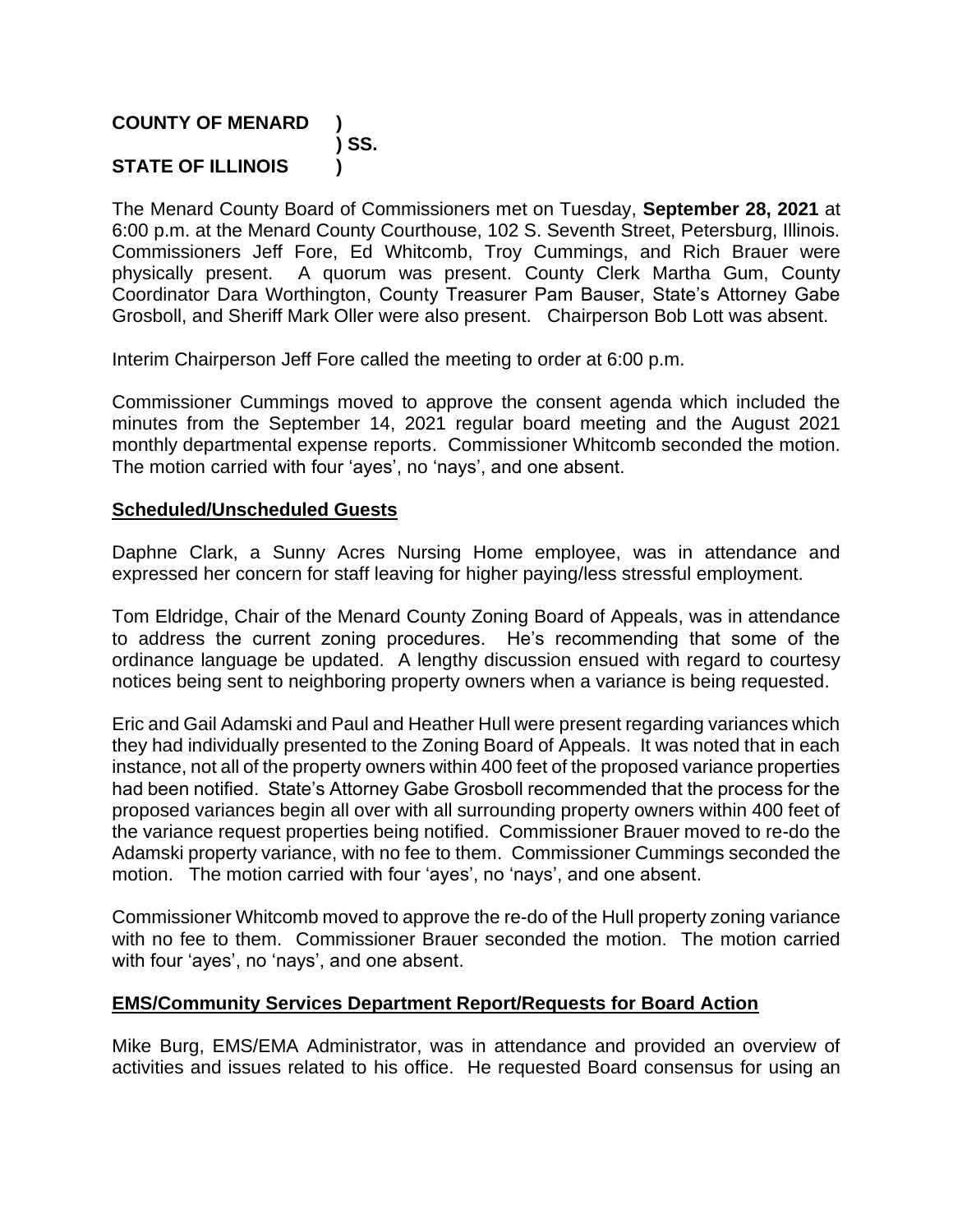employee sign off sheet for EMS employees not wanting to receive the COVID vaccine. He also updated the board on upcoming personnel changes.

# **Highway Department Report/Requests for Board Action**

County Highway Engineer Corey Dowd was in attendance and requested approval of the Local Public Agency Amendment #1 for Federal Participation for West Douglas Street construction. Commissioner Brauer moved to approve the request. Commissioner Whitcomb seconded the motion. The motion carried with four 'ayes', no 'nays', and one absent.

## **Sheriff's Department Report/Request for Board Action**

County Sheriff Mark Oller was in attendance reporting the current jail census at ten total inmates. He also updated the Board on an automobile accident on Gudgel Bridge Road which resulted in a rescue by Deputy Jeremy Foulk, discussed possible replacement of Starcom radios for the full time Deputies, and reported that he would like 9-1-1 to begin paying for Starcom monthly subscriptions with the new fiscal year. There was also a discussion regarding grant funding being made available for capital expenditures through Representative Tim Butler's efforts. The goal would be installation of new windows and doors to the courthouse.

## **County Treasurer's Report/Requests for Board Action**

County Treasurer Pam Bauser was in attendance and updated the Board on the delinquent taxes which entails 197 parcels. The tax sale will be held on October 19, 2021. Bauser reported receipt of ARPA funds for Sunny Acres.

# **County Clerk's Report/Requests for Board Action**

County Clerk Marty Gum was in attendance and presented two liquor licenses for Board approval. Commissioner Cummings moved to approve both licenses. Commissioner Whitcomb seconded the motion. The motion carried with four 'ayes', no 'nays', and one absent. She briefly informed the Board she will be mailing out permanent vote by mail applications in November. She also discussed a Veteran's Service Program available to Menard County, where Veteran's receive discounts from surrounding businesses, noting more information will be published in the local papers.

### **State's Attorney Report/Requests for Board Action**

State's Attorney Gabe Grosboll was in attendance and presented information on the Menard County farm lease that will be ending on November 1, 2021. He informed the Board there will be an auction held Tuesday, October 26, 2021, noting there will be updates made to the new lease. He that the Grand Jury which was held, Friday, September 24<sup>th</sup>, resulted in ten cases with ten indictments.